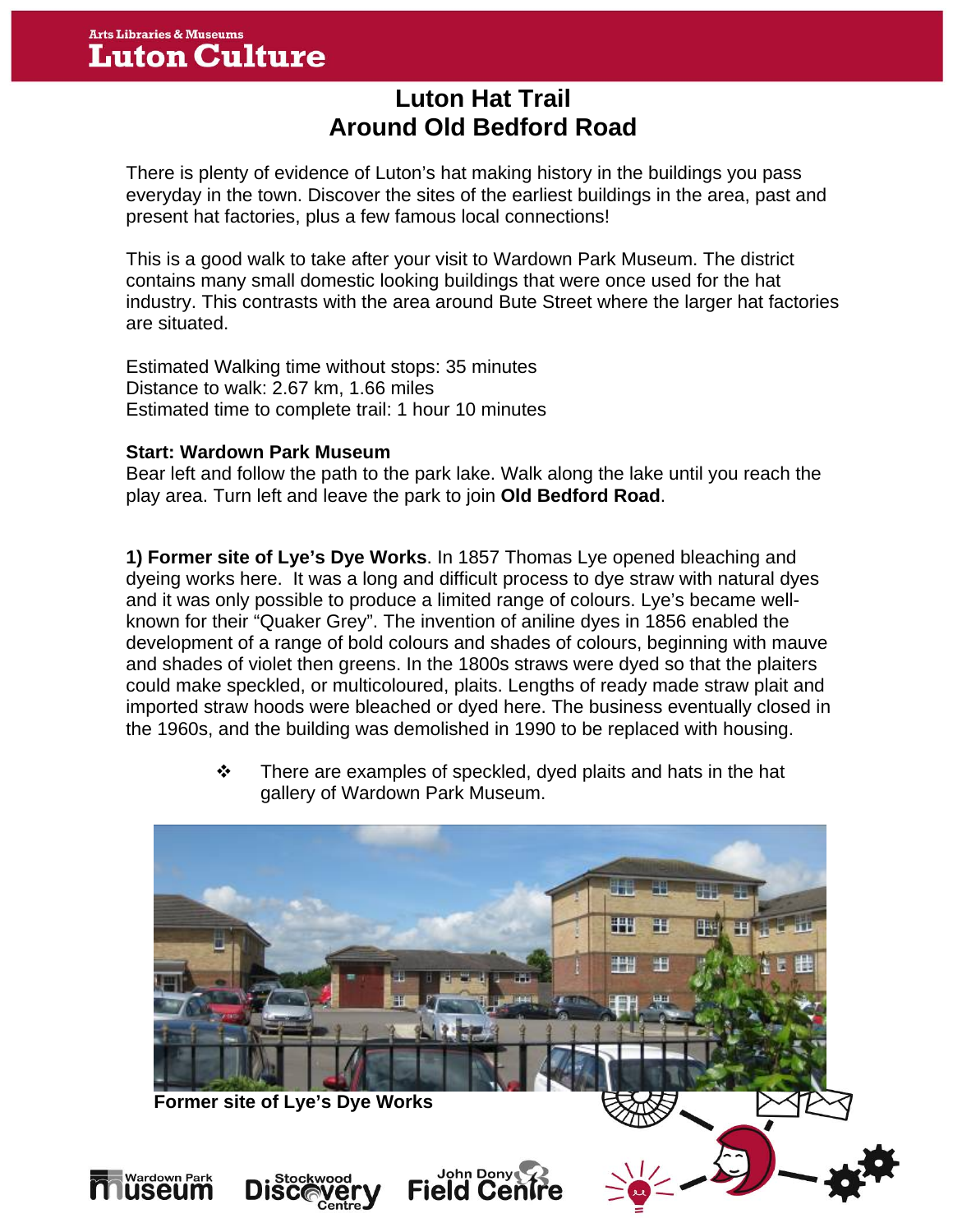Continue down **Old Bedford Road**, and cross at the zebra crossing. Turn left into **Clarendon Road,** where many building are connected to the hat industry.

**2 & 3) Clues to the hat industry**. House numbers 1 to 11 have archways for vehicles that were once used to deliver and collect goods for the hat industry. Also look for the flats named "The Old Hat Factory".

• Many of the buildings in this area look like regular Victorian terraces, but if you look closer, you will see that some are deeper than you expected. This is often a clue that the building was involved in the hat industry, as the extra space was used as workshops.



**Clues to the hat industry on Clarendon Road** 

### **4) K.R. Snoxell and Sons**.

This is a well-known firm who make the Luton "Civic Boater", named because they were supplied to the council. Snoxell also make a range of hats for summer and winter wear both for shops and individual hat designers.



**K.R. Snoxell and Sons** 

**5)** At number 52 you can see a blue sign reading WА **OYS** "Warboys", a reference to the hat manufacturer that was situated in this ENDON CL A R **ROAD** building, **J. Worboys**. **Warboys sigk** John Dony **DISC** 





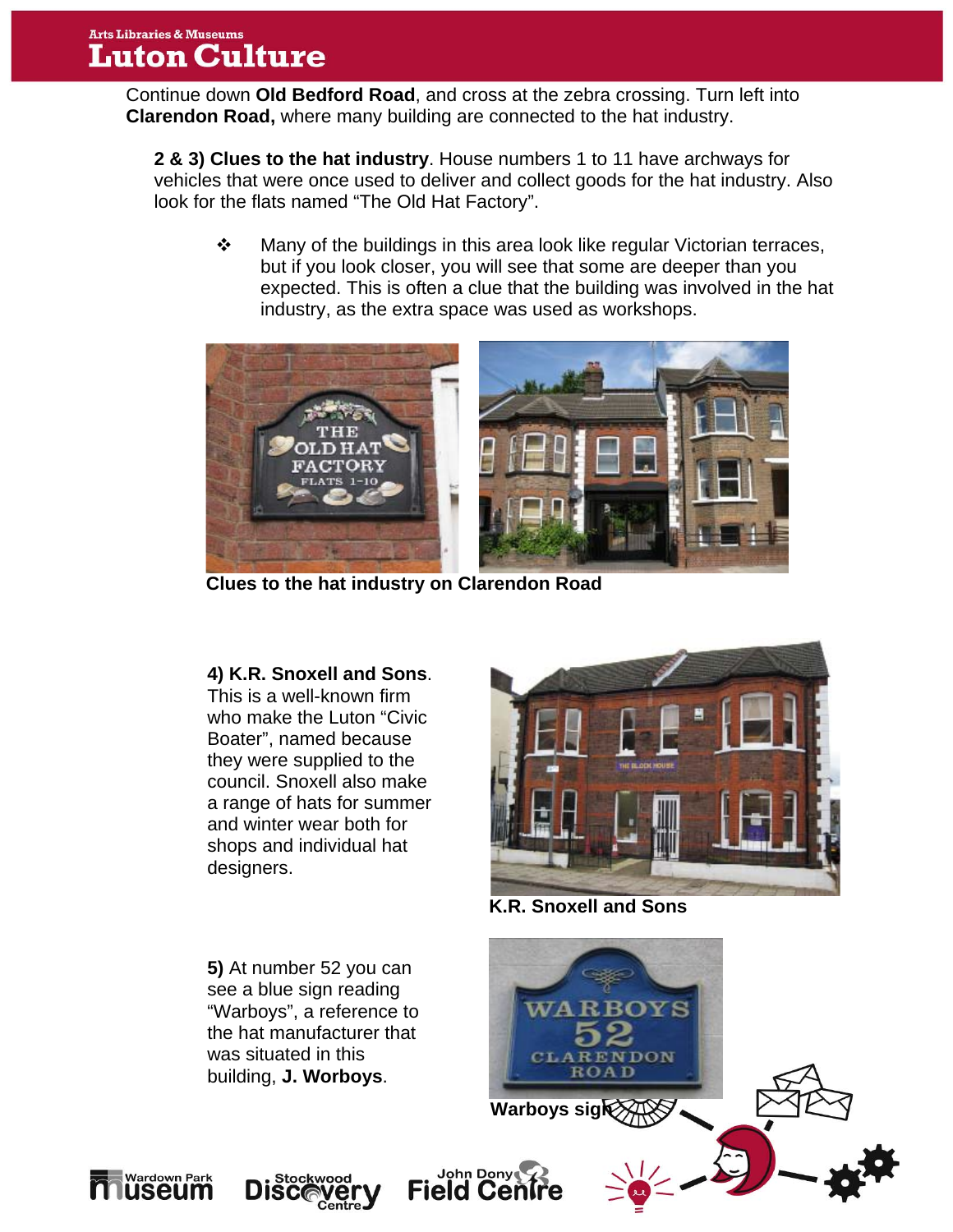Turn Right into **Havelock Road**.

don't forget your woolly hat!<br> **Bells Close Field** The **Bells Close Field** is part of **People's Park**, and stopped further houses being built in this direction. To the entrance of the park there is a board with further information about its history. The slope in People's Park is great for sledging when it snows –



Continue walking down **Havelock Road**.

**6)** This building was used as a **Children's Sick and Convalescent Home**  between 1889 and 1894, due to the generosity of Alfred Phippen Welch, a retired hat manufacturer. The building has a "cut-off" corner, which is a feature of many buildings in the town.



**Children's Sick and Convalescent Home**

 At Wardown Park Museum you can find out all about Children's working conditions during the 19<sup>th</sup> century in the hat gallery on the first floor, and if you book a hat learning session for your class.

a cardboard box factory to be used<br>for storing hats. During the 1920s<br>**Catering Equipment Centre** works. **Works**. **7)** On the opposite corner you will see a catering equipment centre. This was **Norton House School** from 1881 to about 1909. **Bell's Close** and **People's Park** at the rear were used as playing fields for the school. When it closed Herman Homan purchased the premises, and part of the building was used as for storing hats. During the 1920s the building was used as a hat









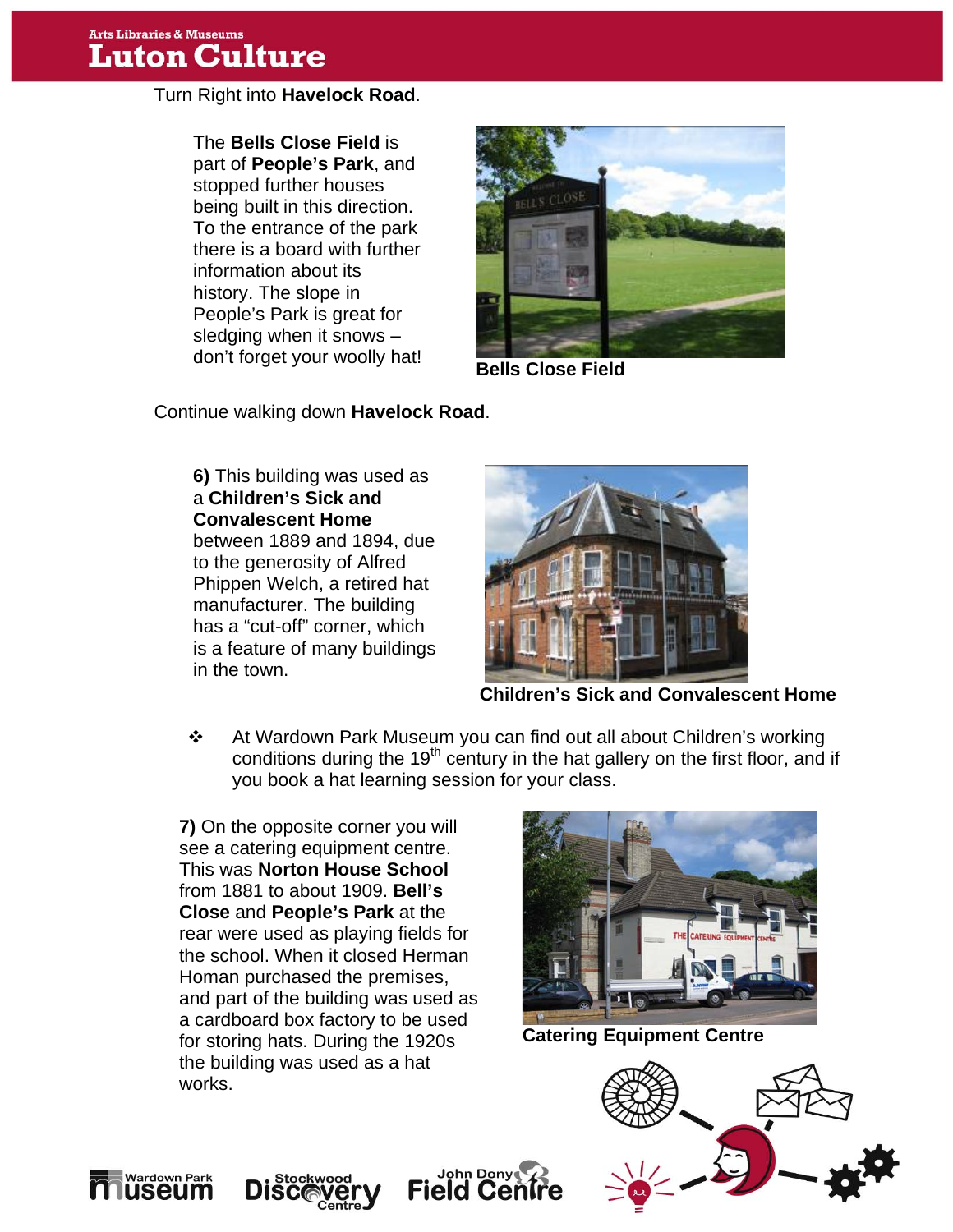## **Arts Libraries & Museums Luton Culture**

**Nardown Par** 

useum

**8)** The works of **Barford Brothers** to your right is one of the few hat dyeing firms in the country. Between the wars the company added the making of felt hoods to their dyeing business and were associated with **Hubbards**, a firm that came to dominate the felt hat trade. In 1939 Hubbards claimed to be the largest hat industry firm in the world. After World War Two, the making of felt hoods collapsed and Hubbards eventually passed out of the industry.



 **Barford Brothers**

Continue to the end of **North Street** until you reach the corner of **Old Bedford Road**.

**9) The English Rose** public house was originally called **The Rabbit** (renamed **The Wabbit** in 1983). It was named after the former hamlet here of **Coney Hall**. In the early 19<sup>th</sup> century Coney Hall consisted of two rows of terraced cottages facing each other across the road to Bedford. In about 1845 two end cottages were converted to a pub, and in 1908 these were replaced by the present building. The remaining cottages were demolished in the 1960s and the site became the pub garden. In the 1950s the landlord's son, David Hamilton married the film star **Diana Dors**, who regularly helped out behind the bar. The pub was renamed the English Rose in memory of Princess Diana.



**The English Rose public hous** 

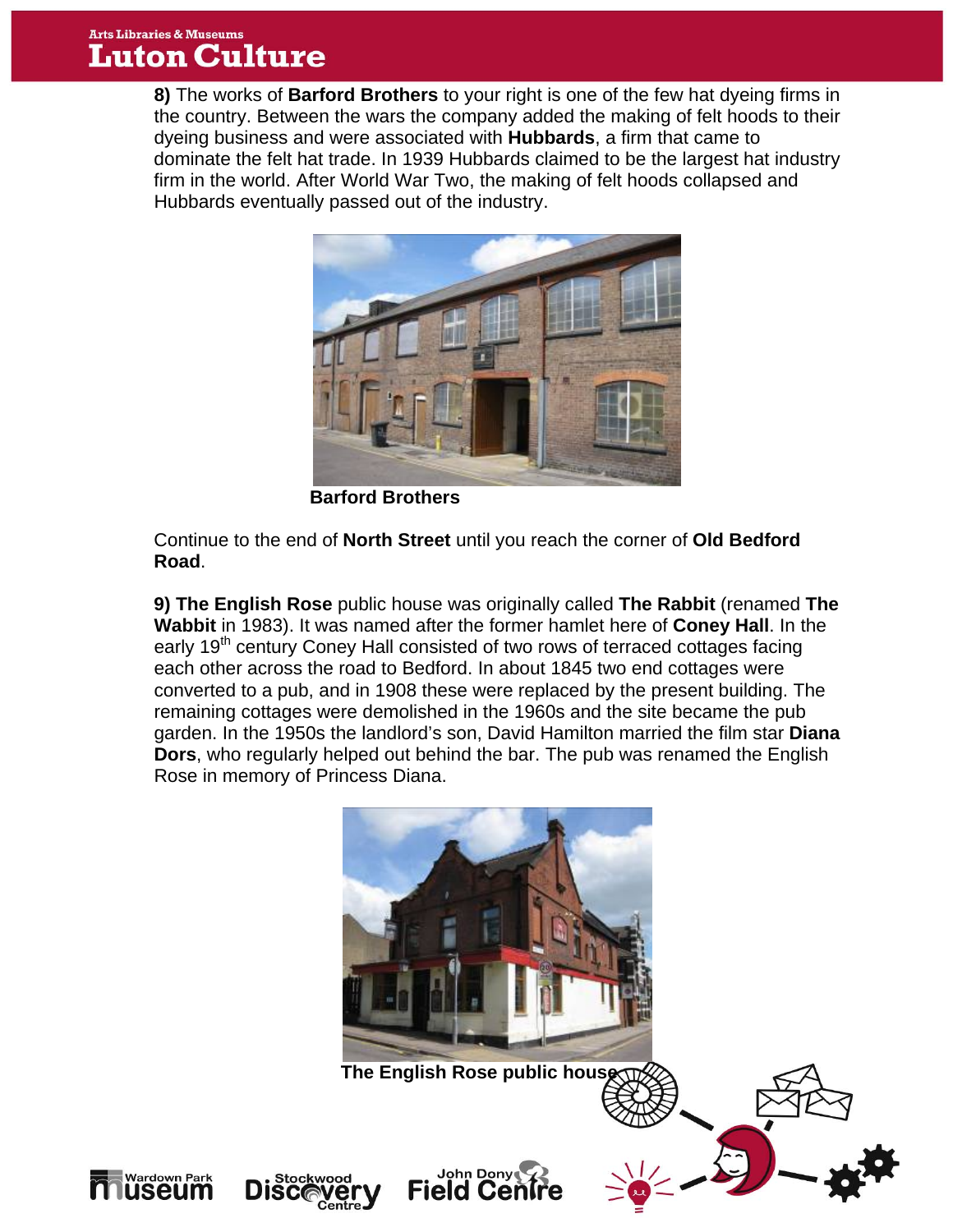## **Arts Libraries & Museums Luton Culture**

Walk further along **Old Bedford Road** heading back towards the museum.

#### **10) Mussons Path**

was used as a service road for the hat workshops that stretched behind many of the houses in this area.



**Mussons Path** 

**11)** This building was once occupied by a hat company called **Kerrie Hats**.



**Former Kerrie Hats**

**12)** In 1940 during WWII, a bomb landed on the hat factory of **W.O. Scales**, killing 13 people and injuring 35. The site was eventually used to build a dining hall for Old Bedford Road School opposite (which closed in 1967). This dining hall is now the **Kingdom Hall of the Jehovah's Witnesses**.